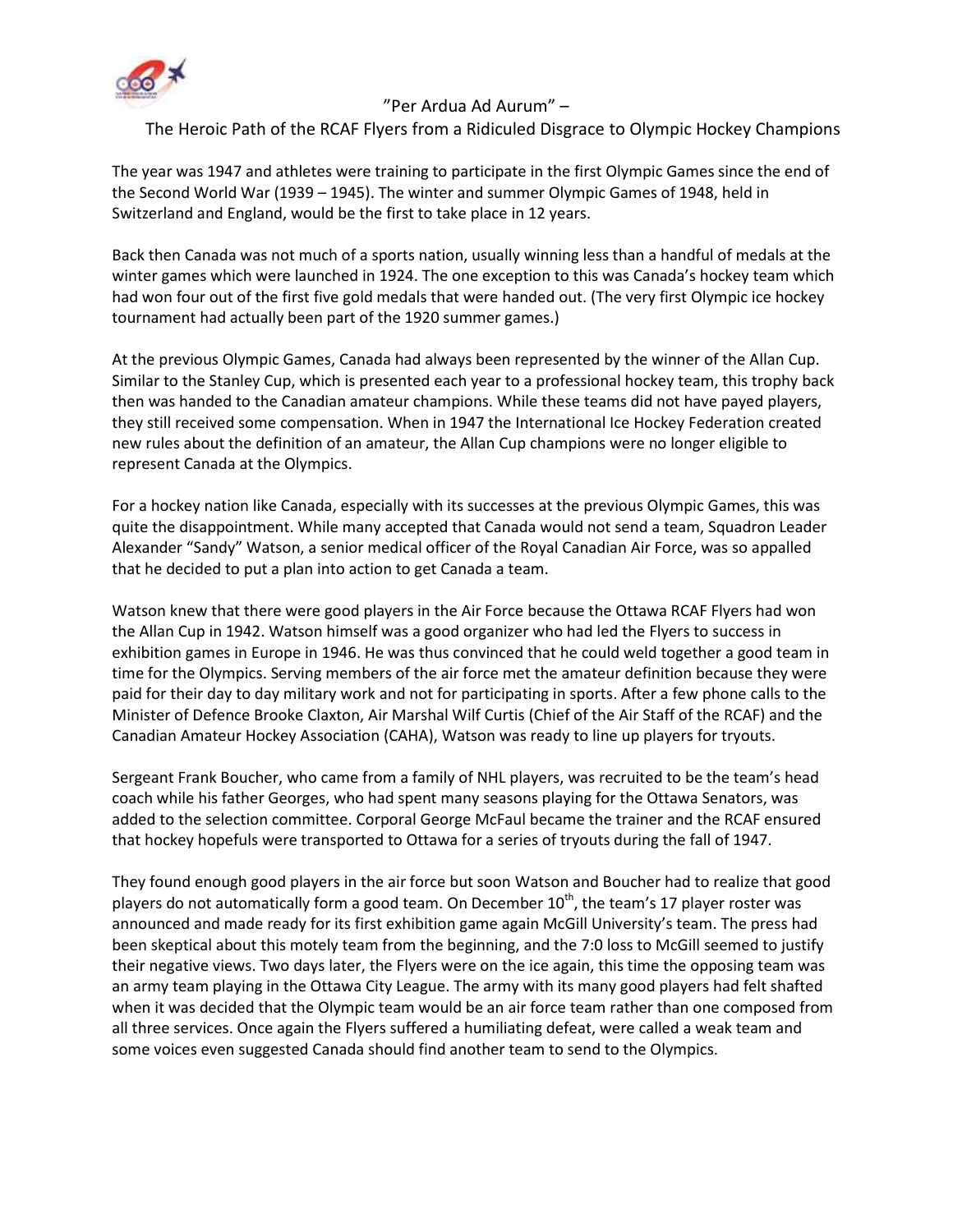Watson and Boucher had to devise a new strategy quickly as time was running out, with the games to start at the end of January. They asked the CAHA to look for some badly needed defence players that could be added to the team. While waiting, they recruited a handful of players from another Ottawa team who were just as quickly recruited into the air force, in fact Reg Schroeter and Frank Dunster were air force veterans who were now reenrolled. The results were immediately visible in Belleville where the Flyers played against the town's OHA team and came out on top winning 8:4. But the transformation was still not complete. With less than two weeks before the squad had to travel to Europe, the CAHA finally came through and supplied three more players, George Mara and Wally Halder from Toronto and AndréLaperrière, a student from the Université de Montréal. Still in need of another goalie they brought in Dick Ball who had stood in the net for the University of Toronto varsity team for the past two years.

Georges Boucher was able to use his connections to set up a practice match with his old team, the Ottawa Senators, for the evening of December  $30<sup>th</sup>$ . The new goaltender had only come in that afternoon, but, although the Flyers lost 10:4, the team looked better than ever. Even the Ottawa Citizen, the town's newspaper, had to agree that this team "might make a showing in Switzerland that would not totally embarrass Canada".

As the team was getting ready to head to New York to take the Queen Elizabeth to travel to London, they encountered yet another setback as their new goalie was diagnosed with a lung infection and not cleared for travel. With 24 hours before their scheduled departure, Watson and Boucher needed a goaltender overnight. The two amateurs from Toronto suggested that Watson get in touch with Murray Dowey, a goaltender they had played with in their Toronto league.

Dowey worked for the Toronto Transit Commission at the time but Watson, using the name of the Minister of Defence to stress the urgency, had no trouble to get Dowey's boss to grant the young man leave to join the Flyers. When Dowey arrived in Ottawa the following day, he had missed the final practice. He had just enough time to get enrolled in the RCAF, to get his uniform and have his picture taken before the team had to get on the train to New York. Outside of Mara and Halmar, no one had ever seen Dowey in action. Would this gamble pay off?

The six day voyage to England gave the Flyers a chance to get to know each other, since almost half the team had only been added since that horrible loss against McGill in mid-December. Boucher as the coach made sure that the team kept physically active by sending them on laps around the ship's deck. The players also had to endure some taunts from the US rival team which happened to be on the same ship, and unlike the Canadians, got to travel in first class.

Upon arrival, the team soon readied to play some exhibition games on route to St. Moritz, the Swiss host town of the Winter Olympics. The six exhibition games the team had been able to line up were vital not just for badly needed practice but also to raise funds to pay for the Flyers' Olympic adventure. They left Britain, where teams were often stacked with Canadian players, with a tie and a win, before losing to Racing Paris, another team studded with senior Canadian hockey players due to the financial support of Charles Ritz, owner of the famous Ritz hotel.

In Switzerland, the Flyers played two games against the Swiss National Team and registered one win and one loss, before soundly defeating the Davos Hockey Club 10:3. The press in Europe was much more impressed with the Flyers than the Canadian sports writers who had told Canadians that a gold medal was assured thanks to figure skater Barbara Ann Scott as the hockey team was clearly not a contender for anything. While they were correct in predicting Scott's medal, they completely misjudged the Flyers.